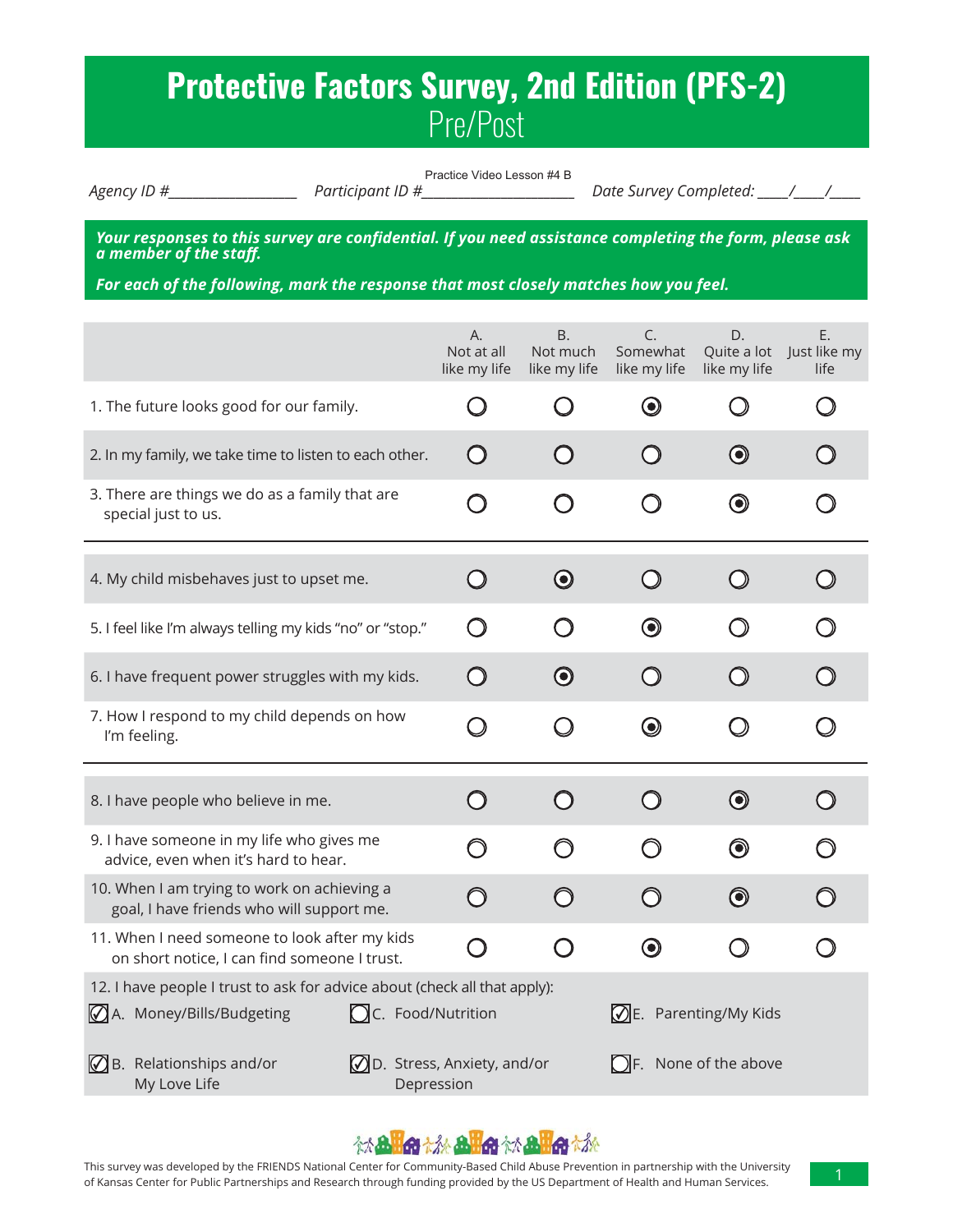The following questions are about your experiences so far in this program or organization. Your answers to these questions can help staff improve services for you and others like you, so it's important you answer honestly. For each of the following, mark the response that most closely matches how you feel.

|                                                                                          | A. Strongly<br>agree | B. Agree | C. Neither<br>agree nor<br>disagree | D. Disagree | E. Strongly<br>disagree |
|------------------------------------------------------------------------------------------|----------------------|----------|-------------------------------------|-------------|-------------------------|
| 13. I feel like staff here understand me.                                                | $\bullet)$           |          |                                     |             |                         |
| 14. No one here seems to believe that I can change.                                      |                      |          |                                     |             |                         |
| 15. When I talk to people here about my problems,<br>they just don't seem to understand. |                      |          |                                     |             |                         |

Sometimes it's hard for families to afford everything they need. For each of the following, check all that apply.

| 16. In the past month, were you unable to pay for:                            |                                                                                                |                                                                                                      |                        |                                                                |              |                                                                                        |                                                    |
|-------------------------------------------------------------------------------|------------------------------------------------------------------------------------------------|------------------------------------------------------------------------------------------------------|------------------------|----------------------------------------------------------------|--------------|----------------------------------------------------------------------------------------|----------------------------------------------------|
| A. Rent or mortgage                                                           | $\Box$ D. Child care/daycare                                                                   |                                                                                                      |                        | G. Transportation (including gas,<br>bus passes, shared rides) |              |                                                                                        |                                                    |
| $\bigcirc$ B. Utilities or bills (electricity/<br>gas/heat, cell phone, etc.) | or co-pays                                                                                     | $\bigcirc$ E. Medicine, medical expenses,                                                            |                        |                                                                |              |                                                                                        | $\mathbb{Q}$ H. I was able to pay for all of these |
| Groceries/food (including<br>baby formula, diapers)                           |                                                                                                | Basic household or personal<br>hygiene items                                                         |                        |                                                                |              |                                                                                        |                                                    |
| 17. In the past year, have you:                                               |                                                                                                |                                                                                                      |                        |                                                                |              |                                                                                        |                                                    |
| $\mathcal{D}$ A. Delayed or not gotten<br>medical or dental care              |                                                                                                | $\bigcirc$ C. Lived at a shelter, in a hotel/<br>motel, in an abandoned<br>building, or in a vehicle |                        |                                                                |              | Lost access to your regular<br>transportation (e.g. vehicle<br>totaled or repossessed) |                                                    |
| $\bigcirc$ B. Been evicted from your<br>home or apartment                     | $[$ D. Moved in with other people,<br>even temporarily, because<br>you could not afford to pay |                                                                                                      |                        | KIF.                                                           | wanted a job | Been unemployed when<br>you really needed and                                          |                                                    |
|                                                                               |                                                                                                | rent, mortgage, or bills                                                                             |                        |                                                                |              | G. None of these apply to me                                                           |                                                    |
|                                                                               |                                                                                                | A. Never                                                                                             | B. Rarely C. Sometimes |                                                                |              | D. Often                                                                               | E. Almost<br>always                                |
| 18. I have trouble affording what I need<br>each month.                       |                                                                                                |                                                                                                      | 0                      |                                                                |              |                                                                                        |                                                    |
| 19. I am able to afford the food I want to feed<br>my family.                 |                                                                                                |                                                                                                      |                        |                                                                |              |                                                                                        |                                                    |

#### 《太**品出命 太永 品出命 《太 品出命 太永**

This survey was developed by the FRIENDS National Center for Community-Based Child Abuse Prevention in partnership with the University of Kansas Center for Public Partnerships and Research through funding provided by the US Department of Health and Human Services.

2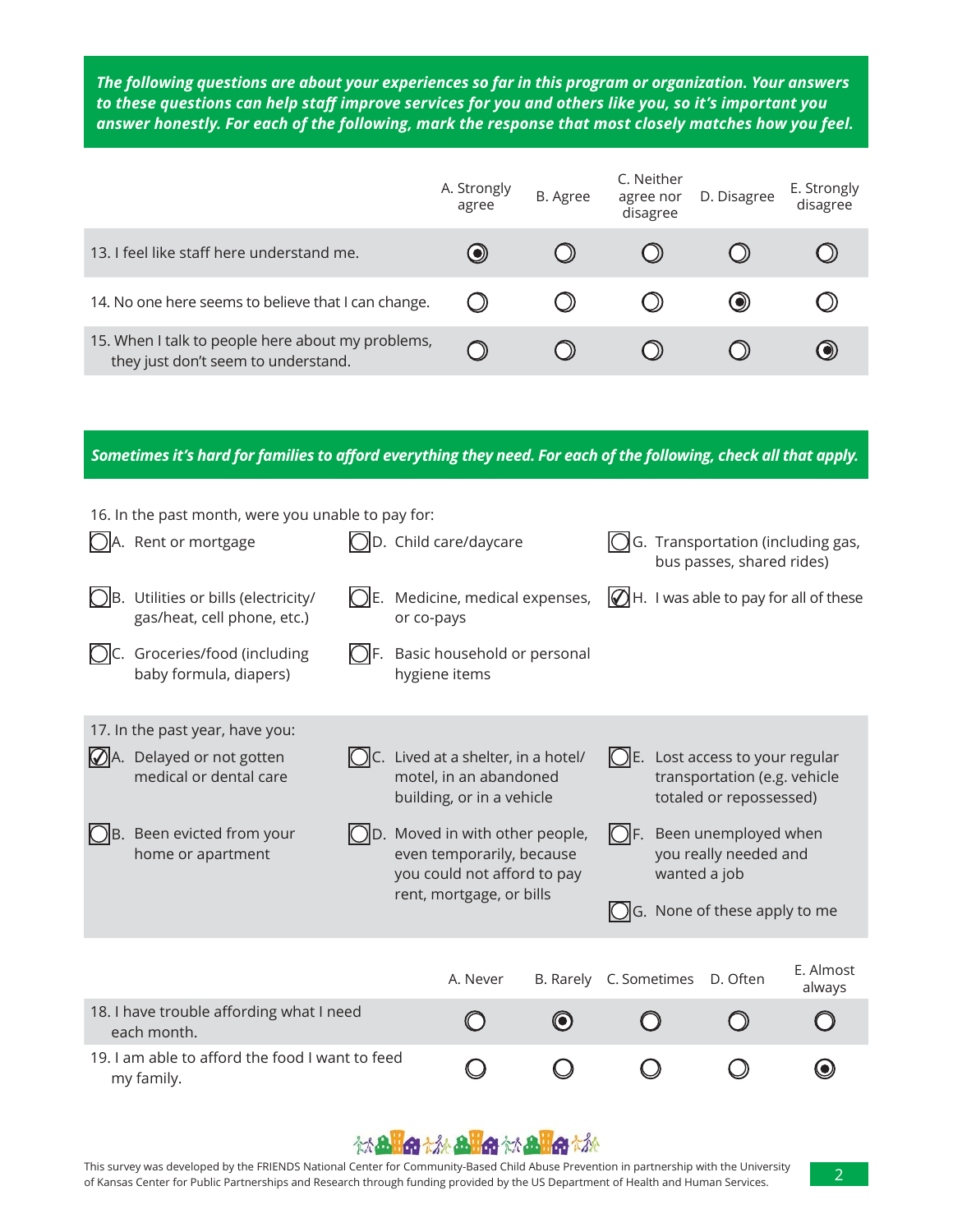# **Protective Factors Survey, 2nd Edition (PFS-2)** Pre/Post

Practice Video Lesson #4 A

*Agency ID #\_\_\_\_\_\_\_\_\_\_\_\_\_\_\_\_\_\_\_\_\_ Participant ID #\_\_\_\_\_\_\_\_\_\_\_\_\_\_\_\_\_\_\_\_\_\_\_\_\_ Date Survey Completed: \_\_\_\_\_/\_\_\_\_\_/\_\_\_\_\_*

*Your responses to this survey are confidential. If you need assistance completing the form, please ask*<br>a member of the staff.

For each of the following, mark the response that most closely matches how you feel.

|                                                                                                                                    | А.<br>Not at all<br>like my life                                           | <b>B.</b><br>Not much<br>like my life | C.<br>Somewhat<br>like my life | D.<br>Quite a lot<br>like my life | Ε.<br>Just like my<br>life |  |
|------------------------------------------------------------------------------------------------------------------------------------|----------------------------------------------------------------------------|---------------------------------------|--------------------------------|-----------------------------------|----------------------------|--|
| 1. The future looks good for our family.                                                                                           |                                                                            | $\boldsymbol{\odot}$                  | ( )                            |                                   |                            |  |
| 2. In my family, we take time to listen to each other.                                                                             | $\bigcirc$                                                                 | $\boldsymbol{\odot}$                  | ( )                            |                                   |                            |  |
| 3. There are things we do as a family that are<br>special just to us.                                                              | ່ )                                                                        | $\bigcap$                             | $\boldsymbol{\odot}$           |                                   |                            |  |
| 4. My child misbehaves just to upset me.                                                                                           | $\left(\begin{array}{c}1\end{array}\right)$                                | $\bigcirc$                            | $\bigcirc$                     | $\bigcirc$                        |                            |  |
| 5. I feel like I'm always telling my kids "no" or "stop."                                                                          | $\left( \begin{array}{c} \lambda \end{array} \right)$                      |                                       |                                | $\bm{\odot}$                      |                            |  |
| 6. I have frequent power struggles with my kids.                                                                                   | $\bigcap$                                                                  | $\bigcap$                             | $\bigcirc$                     | $\bigcirc$                        |                            |  |
| 7. How I respond to my child depends on how<br>I'm feeling.                                                                        | $\bigcirc$                                                                 | O                                     | O                              | O                                 | $\bm{\odot}$               |  |
| 8. I have people who believe in me.                                                                                                | $\bigcap$                                                                  | $\boldsymbol{\odot}$                  | $\bigcirc$                     | $\bigcirc$                        | ( )                        |  |
| 9. I have someone in my life who gives me<br>advice, even when it's hard to hear.                                                  | ∩                                                                          | ∩                                     | $\bm{\copyright}$              |                                   |                            |  |
| 10. When I am trying to work on achieving a<br>goal, I have friends who will support me.                                           | ⌒                                                                          | $\bm{\copyright}$                     | ∩                              |                                   |                            |  |
| 11. When I need someone to look after my kids<br>on short notice, I can find someone I trust.                                      |                                                                            | $\bf{O}$                              | $\bigcirc$                     | $\bigcirc$                        |                            |  |
| 12. I have people I trust to ask for advice about (check all that apply):<br>A. Money/Bills/Budgeting<br><b>OC.</b> Food/Nutrition | $\bigcirc$ E. Parenting/My Kids                                            |                                       |                                |                                   |                            |  |
| $\mathbb Q$ B. Relationships and/or<br>My Love Life                                                                                | D. Stress, Anxiety, and/or<br>$\bigcap$ F. None of the above<br>Depression |                                       |                                |                                   |                            |  |

### **MAHO MAHO MAHO M**

This survey was developed by the FRIENDS National Center for Community-Based Child Abuse Prevention in partnership with the University of Kansas Center for Public Partnerships and Research through funding provided by the US Department of Health and Human Services.